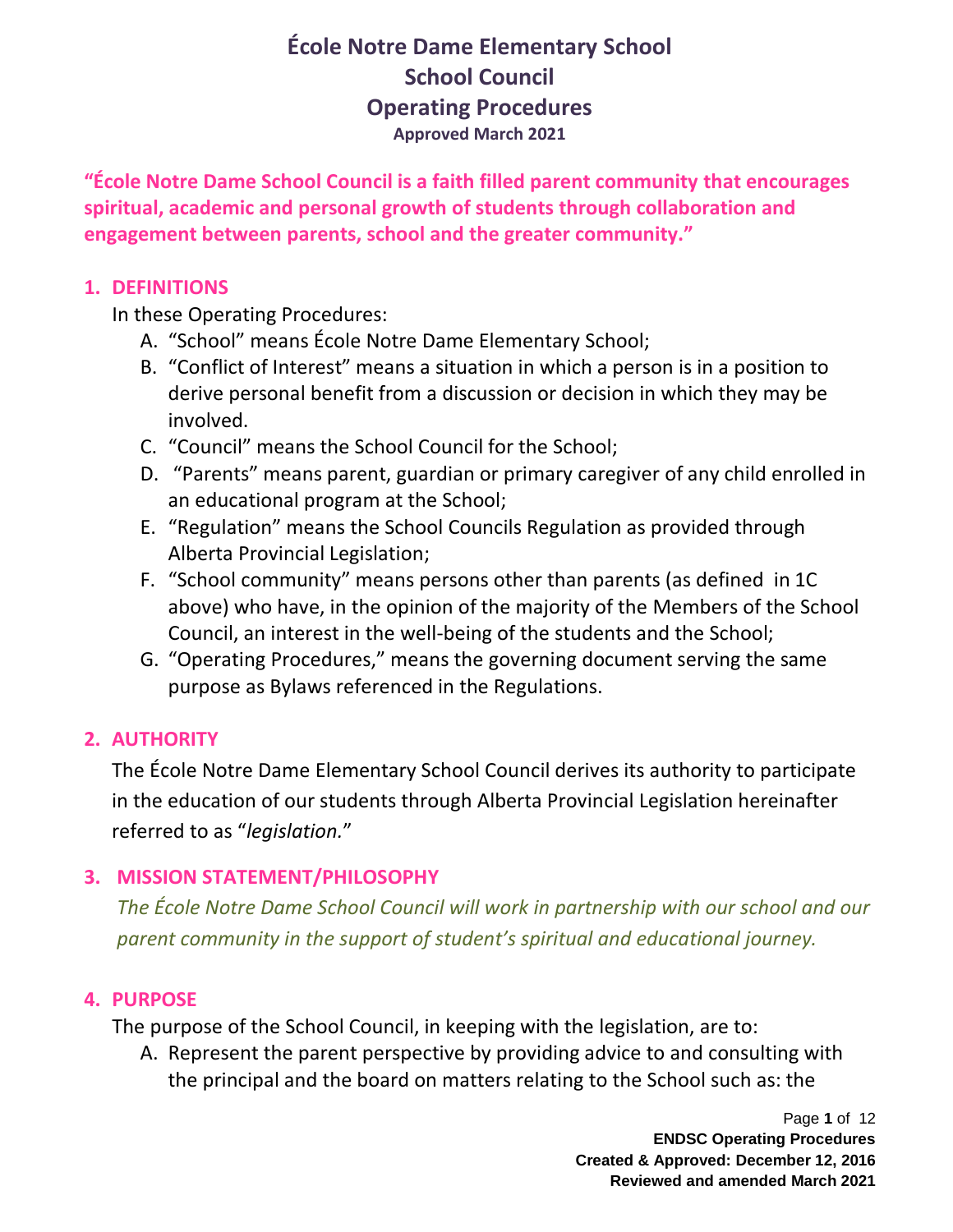School philosophy, mission and vision, policies, improvement plans, programs and directions, and budget allocations to meet student needs;

- B. Develop community engagement opportunities that will foster participation and well-being of the school community and add to the culture of the school;
- C. Facilitate communication with parents and the community;
- D. Advise and collaborate with other school councils, school boards, Alberta Education or other provincial organizations on educational issues;
- E. Encourage a positive atmosphere where individual contributions and continuous improvements are encouraged and valued;
- F. Support an approach to education in which decisions are made collaboratively and, wherever possible, at the School and classroom level;
- G. Create annual goals that align with the 4 year division goals and the schools 3EYR that advances student growth
- H. Adhere to School Council's Code Ethics.

## **5. GOVERNANCE, MEMBERSHIP and DECISION MAKING**

**Notre Dame** School Council uses a Town Hall Operating Style

- A. The membership of the School Council shall consist of:
	- 1) All parents, as defined in 1C above;
	- 2) The Principal of the School;
	- 3) One or more teachers and staff of the School, elected or appointed by the teachers;
	- 4) Others as decided by the School Council;
- B. The voting Members of the School Council shall consist of all parents as defined in 1C above;
- C. The non-voting Members of the School Council shall consist of: Administration, staff and STAR board members or other attendees that do not meet the definition in 1C as above;
- D. The parent/other ratio may vary at times, but the number of parent Members must always exceed the number of administration, staff, students and/or community representatives.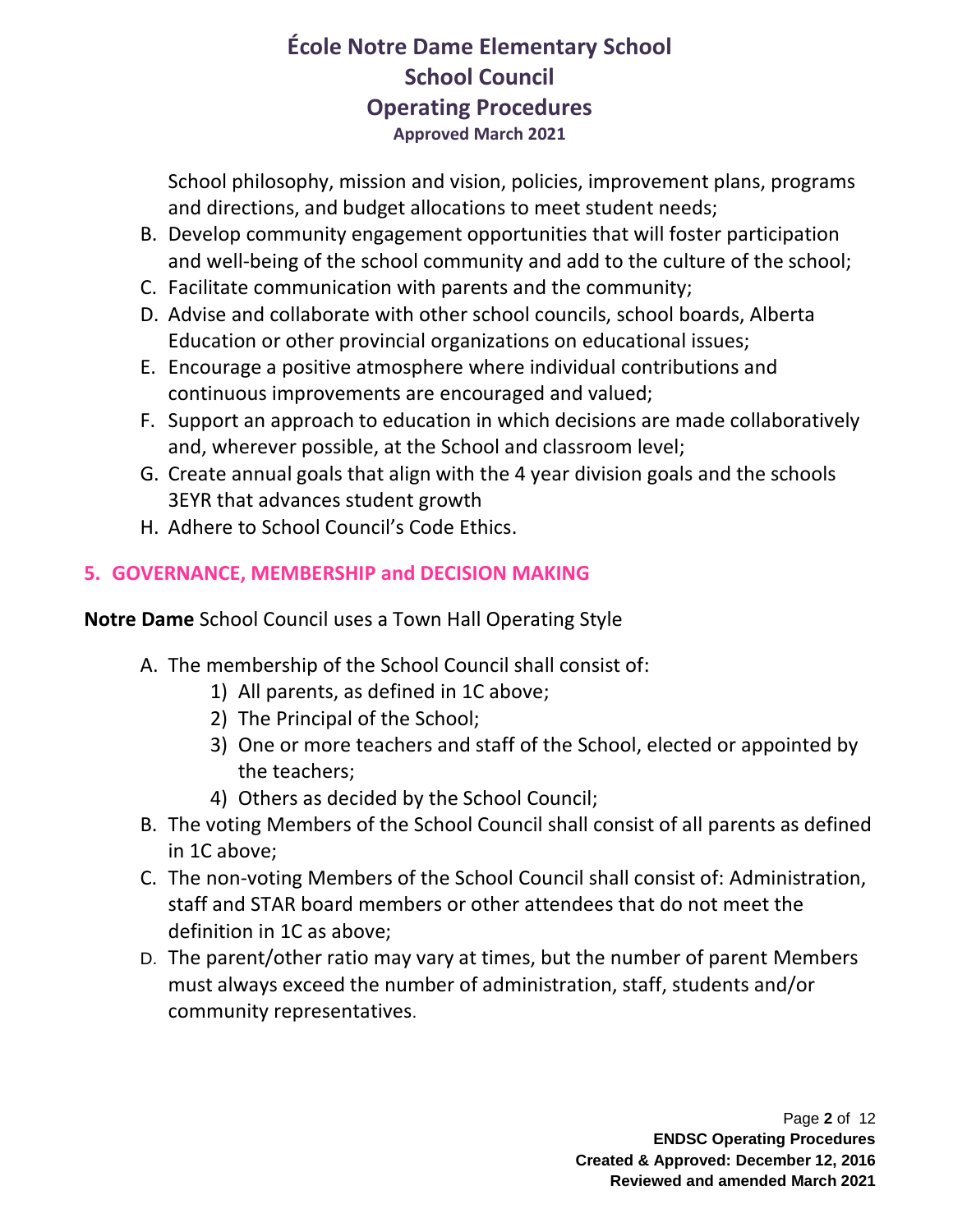#### **6. DECISION MAKING**

Decisions are made by a vote process. A motion must be moved, seconded, and passed by the majority of School Council voting Members present at the meeting at which the vote was taken.

### **7. QUORUM**

- A. Quorum will be attained when the majority present at any School Council meeting are parents as defined in 1C above, and at least two (2) executive members and the principal or designate is present.
- B. In the absence of a quorum:
	- 1) No motions may be considered or approved.
	- 2) If a majority of parents and School Council Members at the meeting agree to proceed in the absence of a quorum, the School Council will continue the meeting for purposes of discussion of issues, but point 1) above will continue to apply.

### **8. EXECUTIVE and TERMS of OFFICE**

The positions of the Executive shall consist of: Chair, Vice-Chair (or Co-Chair), Secretary and four (4) members at large.

- A. Parents as defined in 1C above will fill all Executive positions.
- B. The positions of the executive shall not be held by a teacher, principal (or any administrative of the school) any staff member employed at École Notre Dame School, or a board member of St. Thomas Aquinas Roman Catholic School Division.
- C. Every parent is eligible to be elected to an Executive position on the School Council.
- D. The terms of office are from the close of the Annual General Meeting to the close of the following Annual General Meeting. Any elected Member may serve two (2) consecutive terms in the same position. The principal, under special circumstances, may give permission to an officer to continue in an executive position past the two (2) year term.
- E. The Executive of the School Council will be elected by parents attending the Annual General Meeting or, in the event of vacancies after the Annual General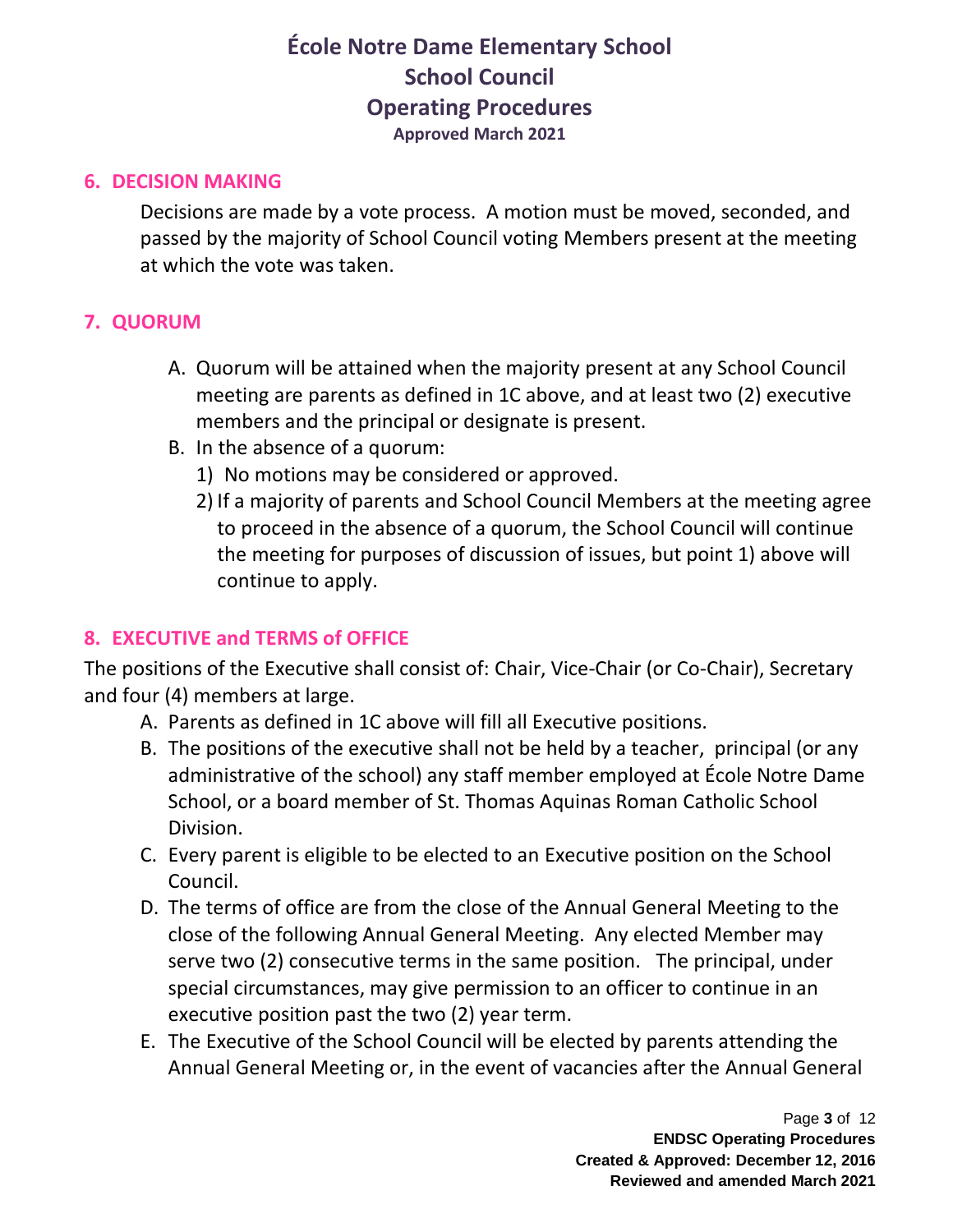Meeting, executive positions will be appointed by the voting Members present at a subsequent School Council meeting.

- F. Any Executive Member may resign his/her position during their term by providing written notice to the Chair and Principal.
- G. Any Executive Member may be removed from the Executive at any time with cause by a majority vote of the Executive whenever, in its judgement, the best interest of the School Council will be served.
- H. The Executive will carry out the day-to-day operation of the School Council.

### **9. DUTIES OF THE EXECUTIVE MEMBERS**

#### **A. Chair**

The School Council Chair will be a parent of a student attending the School. Unless otherwise delegated, the Chair of the School Council will:

- 1) Chair all meetings of the School Council;
- 2) Coordinate with the Principal to establish meeting agendas;
- 3) Communicate with the Principal on a regular basis;
- 4) Decide all matters relating to rules of order at the meetings;
- 5) Follow existing SC Operating Procedures;
- 6) Ensure that minutes are recorded and maintained;
- 7) Have general supervision of all activities of the School Council and serve as ex-officio on any committee;
- 8) Be the official spokesperson of the School Council;
- 9) Ensure that there is regular communication with the School community, beyond those who attend meetings;
- 10)Review any communication to the School community prior to distribution and include the Principal in same;
- 11)Stay informed about School Board policy that impacts School Council;
- 12)Submit an annual report to the School Board in conformance with the Provincial Legislation, Regulations and any board policies and procedures.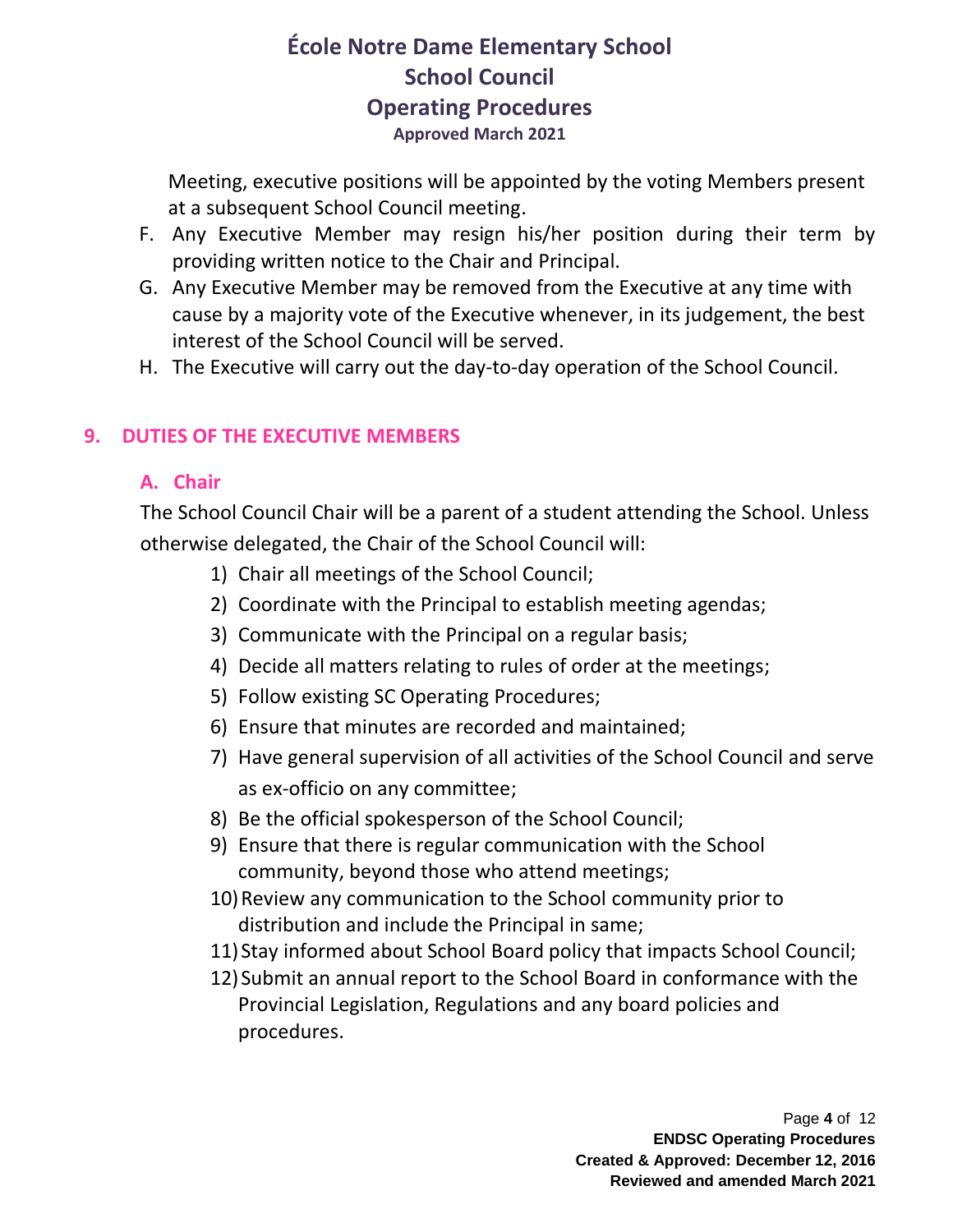#### **B. Vice-Chair**

Unless otherwise delegated, the Vice-Chair of the School Council will:

- 1) In the event of resignation, incapacity or leave of absence of the Chair, fulfill the Chair's responsibilities;
- 2) In the absence of the Chair, supervise the affairs and preside at any meetings of the School Council;
- 3) Work with and support the Chair in agenda preparation;
- 4) Ensure the appropriate management, in compliance with PIPA, of any personal information collected on behalf of the School Council;
- 5) Assume responsibility, in consultation with the School Council, for communicating with Parents At Notre Dame Association (PANDA) or other parent groups within the School;
- 6) Promote teamwork and assist the Chair in the smooth running of the meetings;
- 7) Keep informed of relevant School and School Board policies;
- 8) Prepare to assume the position of Chair in the future;
- 9) Assist the Chair and undertake tasks assigned by the Chair.

## **C. Secretary**

Unless otherwise delegated, the Secretary of the School Council will:

- 1) Act as a recorder at each meeting and ensure that the minutes accurately reflect the directions agreed to at the School Council meeting;
- 2) Ensure that minutes, correspondence, records and other School Council documents are properly maintained, and ensure that all relevant documents (as per legislation) are available to the public in an accessible location in the School, for a period of 7 years;
- 3) Maintain a dated record of all the Members of the School Council who have knowingly provided their contact information, in compliance with PIPA;
- 4) Distribute, as determined by the School Council and/or the Chair, agendas, minutes, notices of meetings and notices of other events;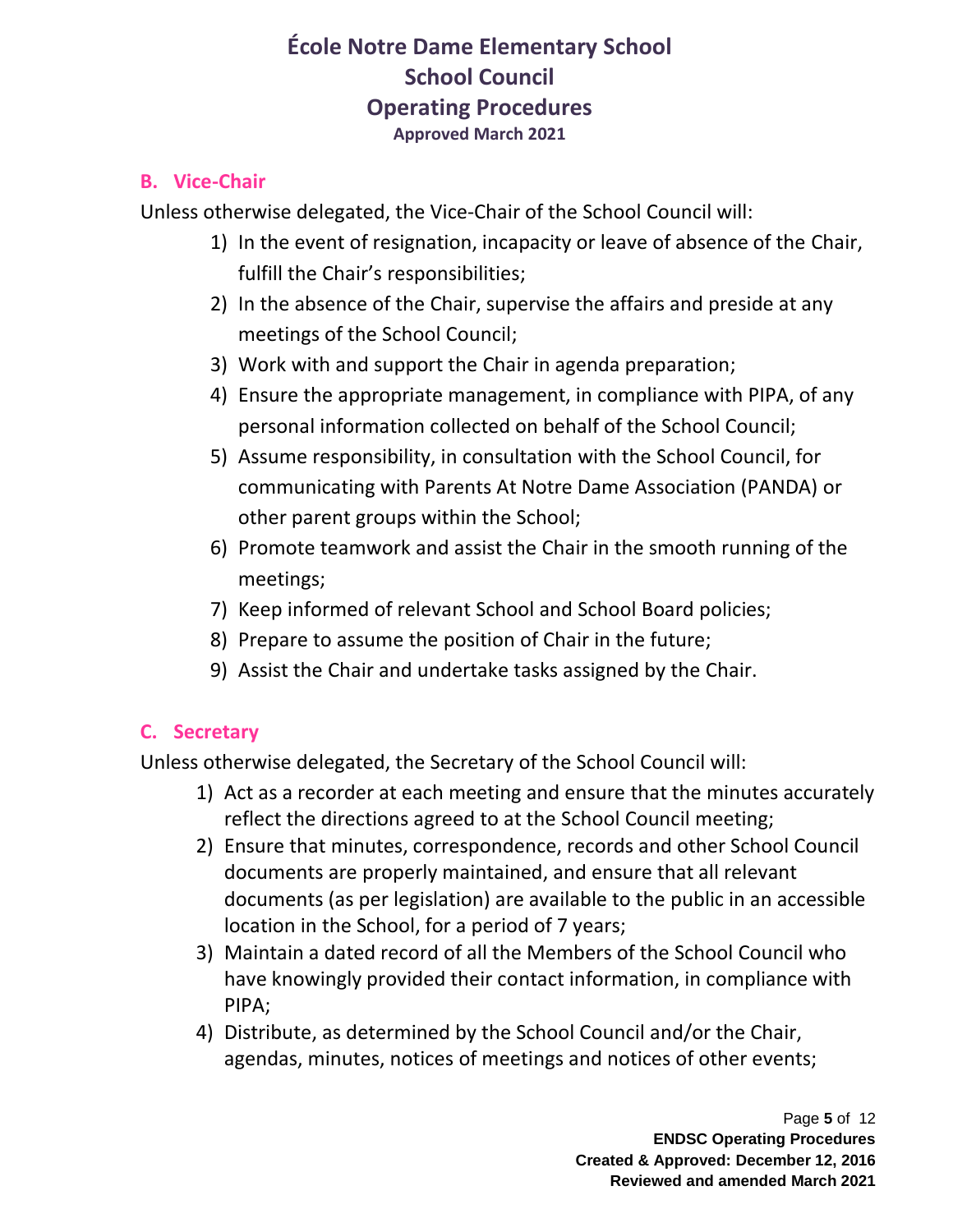- 5) Ensure all materials relating to the School Council including Alberta School Council Resource Guide, all meeting minutes and any relevant documents are available digitally and in an accessible location in the School;
- 6) Maintain all records pertaining to the school council in its designated storage area during their term.

In the absence of the Secretary, the School Council shall choose a recording Secretary for each meeting.

### **D.Members at Large /Others as decided by the School Council**

These Members will:

- 1) Share their professional knowledge, expertise and life experience with other School Council members;
- 2) Encourage feedback and participation from community groups and individuals;
- 3) Communicate information of interest to the School Council and the School community;
- 4) Share information from School Council meetings with the community;
- 5) Have a clear understanding of the School Council's goals and purpose;
- 6) Attend School Council meetings;
- 7) Identify possible topics for agendas;
- 8) Serve as a liaison between the School Council and their organization or area of responsibility.

#### **10. VACANCIES**

With the exception of the School Council positions filled by the Principal and teacher representative, any vacancy of the School Council will be advertised to the parent community. Appointments for a vacant position will be held at subsequent meetings of the School Council until the vacancy is filled.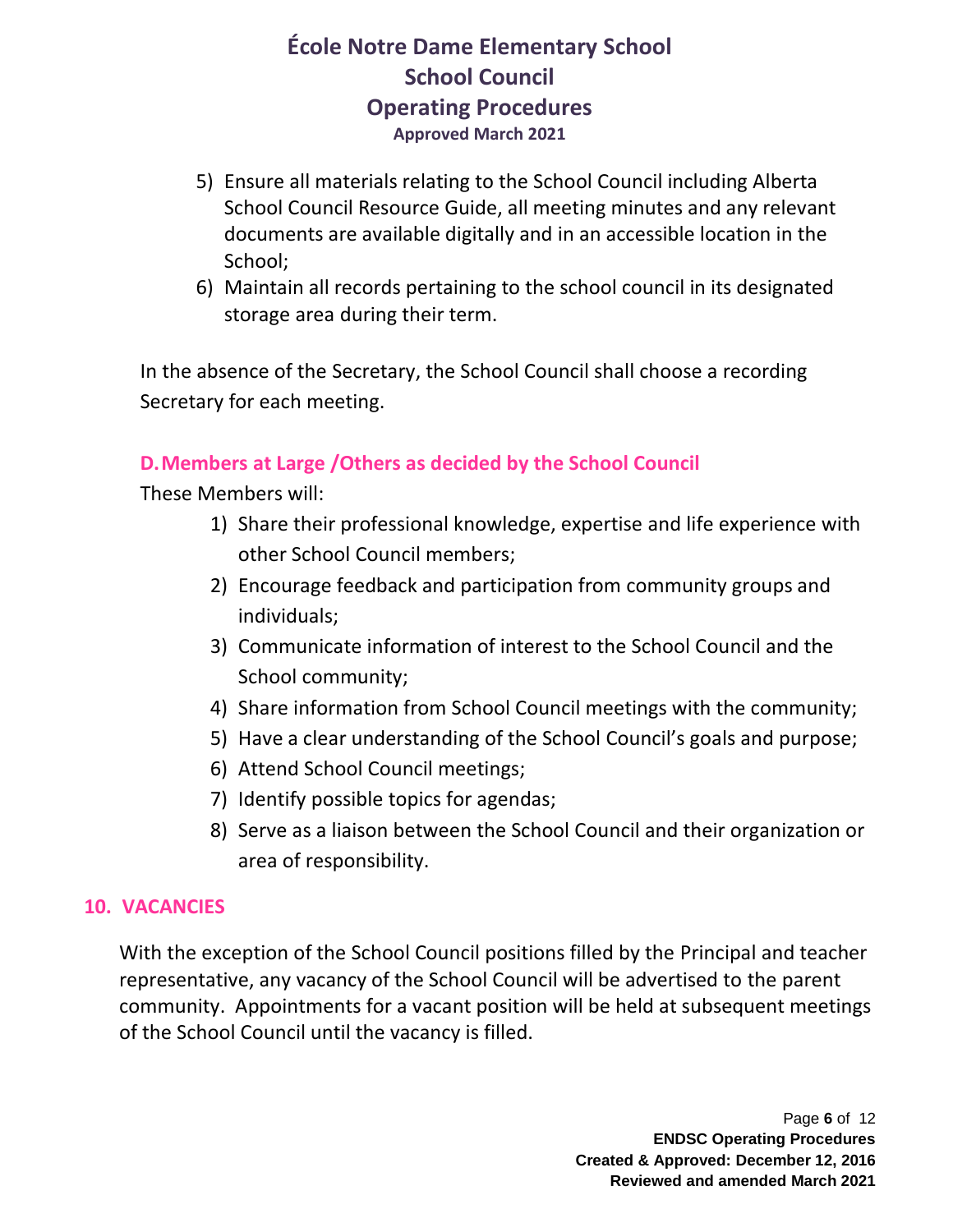#### **11. MEETINGS**

### **A. Annual General Meetings**

Where the School Council has not been operational the year prior, an Establishment Meeting will be held in accordance with legislation, otherwise an Annual General Meeting of the School Council will take place one each School year.

The Annual General Meeting of the School Council shall be held not later than 30 days after the first instructional day of the School year and will be advertised throughout the School and the community at large at least ten(10) days in advance of the meeting.

All parents as defined in 1C above are eligible for election.

- 1) All parents as defined in 1C above are eligible to vote at the Annual General Meeting.
- 2) The business of the Annual General Meeting shall include:
	- a. the election of School Council.
- 3) And may also include:
	- a. plans for the upcoming year;
	- b. Set the dates for regular meetings for the up-coming year;
	- c. discussion of any major issue in which all parents should have input such as changes to the Vision or Mission of the School or School Board, School policy, or other major changes in the School program or focus;
	- d. any evaluation of the School Council.

### **B. Special General Meetings**

1) Upon receipt of a written request of at least 10 parents, with a description of the purpose for a Special General Meeting, the Chair must ensure a Special Meeting will be called within 14 days.

> Page **7** of 12 **ENDSC Operating Procedures Created & Approved: December 12, 2016 Reviewed and amended March 2021**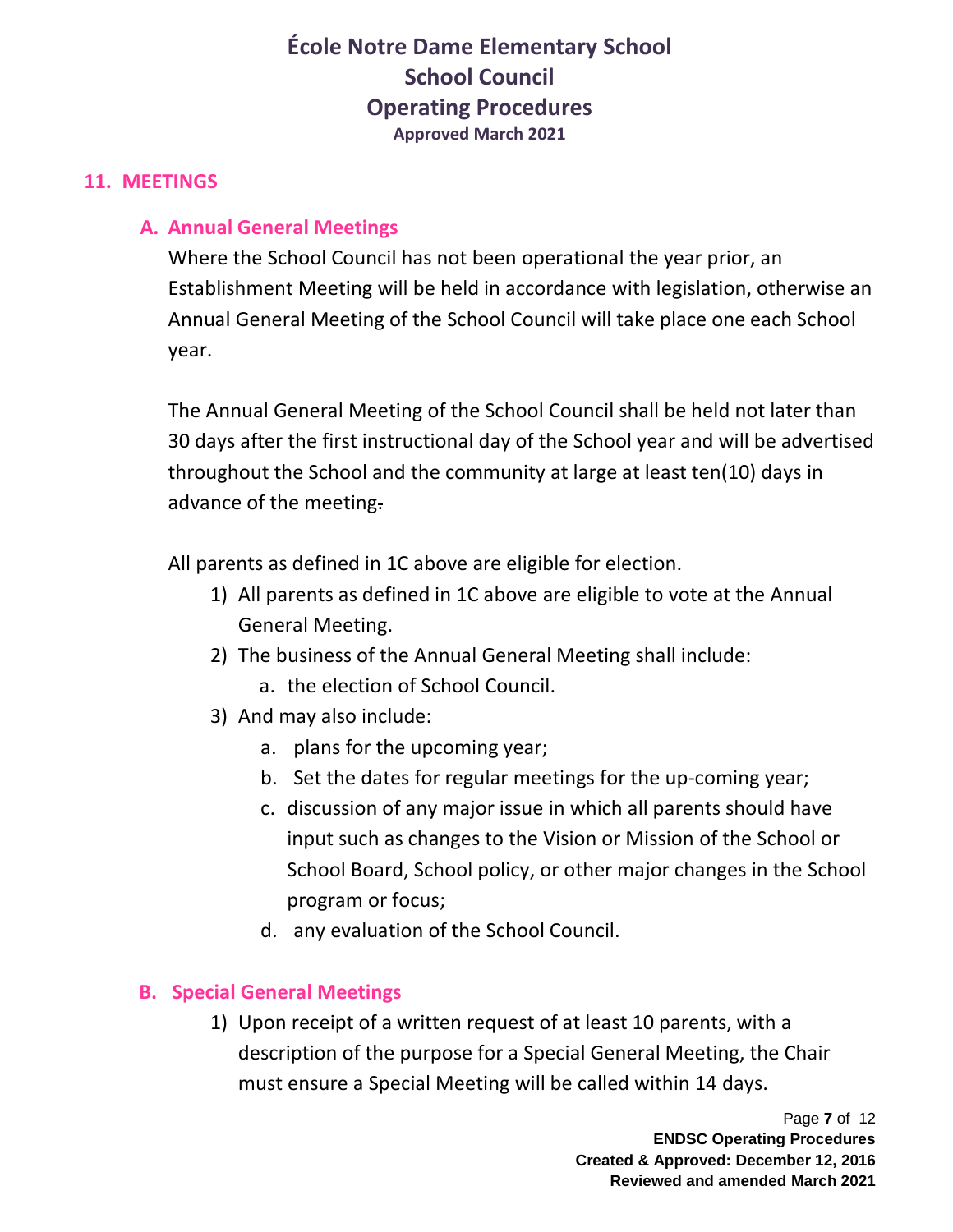- 2) The School Council Executive may at any time give notice of a Special General Meeting of the School Council
- 3) A notice stating the time, date and place of the meeting, the names of the parents calling the Special General Meeting, and a description of the matters to be dealt with will be provided to the School community at least 5 days before the Special General Meeting.
- 4) At any Special General Meeting all parents in attendance at the Special General Meeting shall have the right to vote.

#### **C. Regular Meetings**

A minimum of six (6) regular School Council meetings will be held per School year or as called by the Executive. It will be decided when these meetings will take place at the Annual General Meeting. The meetings will take place at the School, unless otherwise advertised.

Any School Council Member may be suspended or expelled for the duration of the School year from attendance at any Regular School Council meetings, if, upon a majority vote of voting Members present at Special General Meeting called for that purpose, it is determined to be in the best interests of the School Council to do so.

#### **12. MEETING AGENDAS**

The Chair will work in partnership with the Principal and the vice-chair, when invited, to establish the agendas for all meetings. Agenda item requests must be made through the Chair, who will, if necessary, consult with the Executive Committee and Principal as to the appropriateness of the item requested.

> Page **8** of 12 **ENDSC Operating Procedures Created & Approved: December 12, 2016 Reviewed and amended March 2021**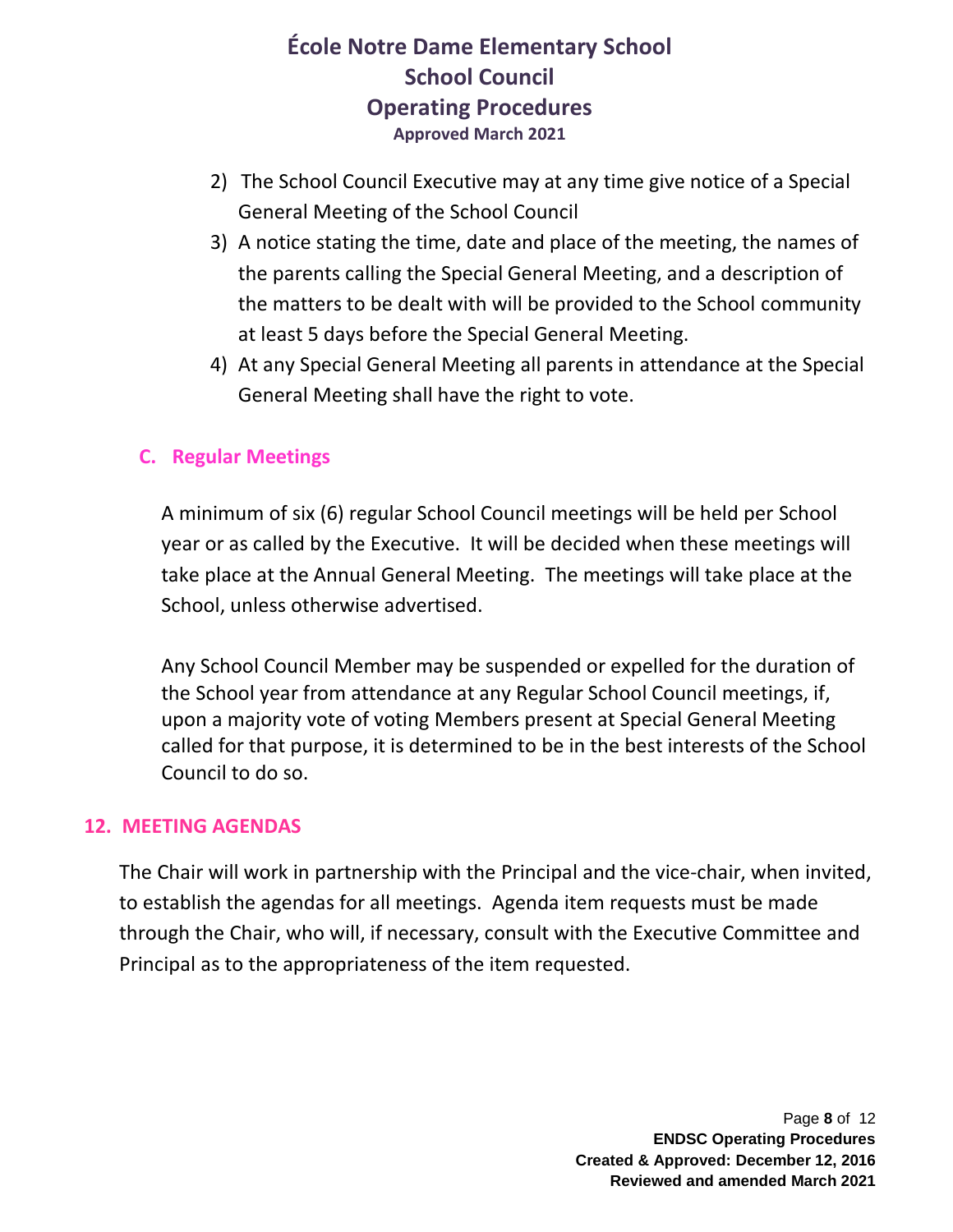### **13. COMMITTEES**

The School Council may appoint committees that consist of School Council Members and/or School community members. Committees will meet outside of School Council meetings to complete their assigned tasks as per the direction of the School Council and provide a written report on their activities at each School Council meeting.

### **14. POLICIES**

**Subject to any provincially or Board-mandated policies and/or regulations**, the School Council may make and implement policies that it considers necessary to carry out its functions.

- A. The School Council may develop policy for the duration of its term.
- B. The policies of the School Council will be reviewed at the beginning of every new School Council term to decide if each policy will be implemented for the new School Council and its term.
- C. Topics on which School Council may wish to develop guiding policies include, but are not limited to: Communication (Internal and External), Record Keeping, Fundraising, Privacy, Location of Meetings, Official Correspondence Address, New Member Orientation, School Council Evaluation, and Social Media.

### **15. FUNDRAISING ASSOCIATION and OTHER GROUPS OF PARENTS**

The School Council recognizes and appreciates the efforts of other groups of parents striving to support and enhance the educational opportunities in the School.

- A. The School Council will communicate regularly with the Fundraising Society, PANDA, and/or other groups of parents to support their activities and to solicit support for School Council activities.
- B. The School Council may develop policies to promote a productive, open and transparent relationship with PANDA and/or other groups of parents.
- C. The school council may invite a member from PANDA to attend a school council meeting and/or provide a report at school council meetings.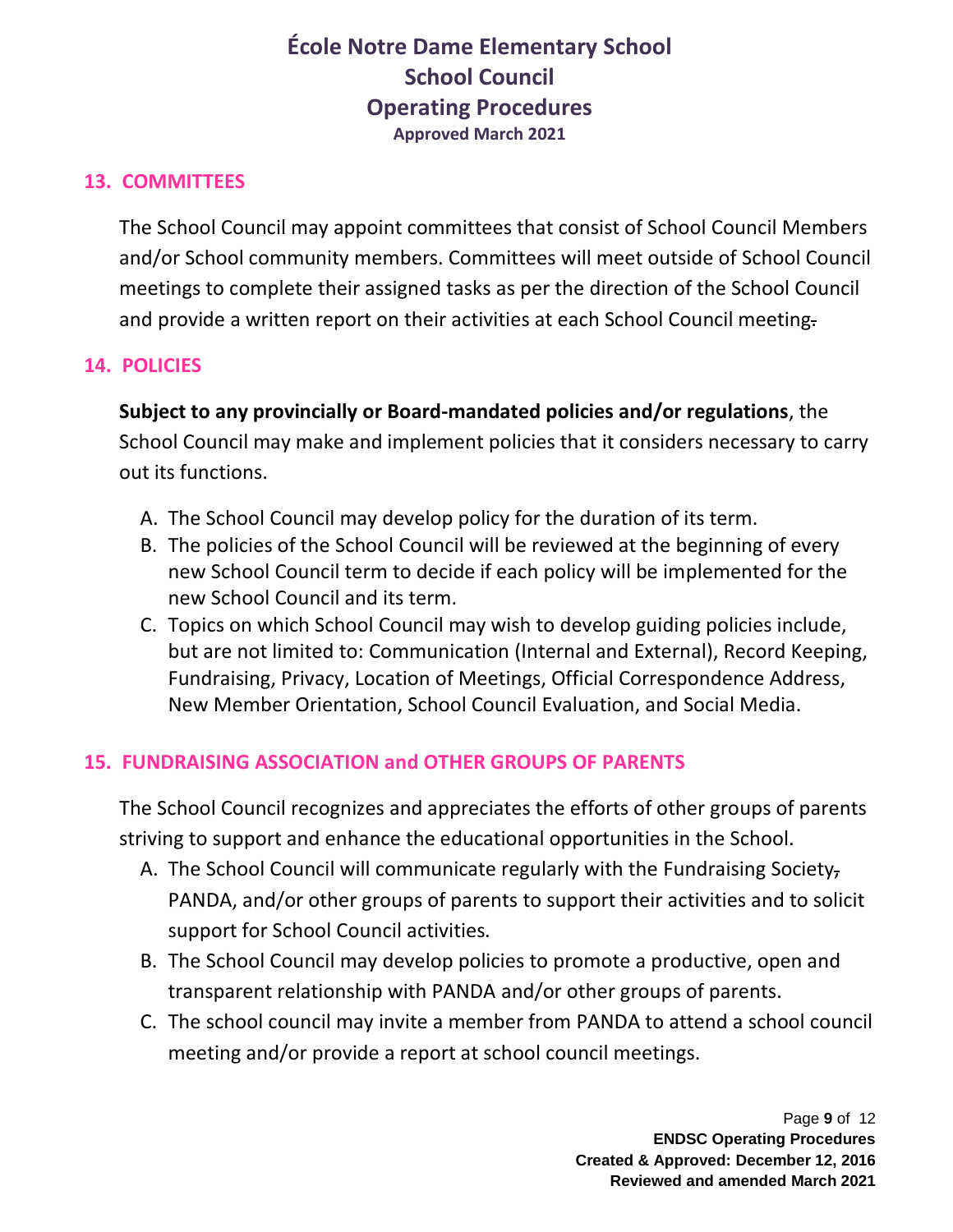#### **16. CODE OF ETHICS**

All School Council Members shall:

- A. Abide by the legislation that governs them;
- B. Be guided by the mission statement of the district, the School and School Council;
- C. Endeavour to be familiar with School policies and operating practices and act in accordance with them;
- D. Practice the highest standards of honesty, accuracy, integrity and truth;
- E. Recognize and respect the personal integrity of each member of the School community;
- F. Declare any conflict of interest;
- G. Encourage a positive atmosphere in which individual contributions are encouraged and valued;
- H. Apply democratic principles;
- I. Consider the best interests of all students;
- J. Respect the confidential nature of some School business and respect limitations this may place on the operation of the School Council;
- K. Not disclose confidential information;
- L. Limit discussions at School Council meetings to matters of concern to the School community as a whole;
- M. Use the appropriate communication channels when questions or concerns arise;
- N. Promote high standards of ethical practice within the School community;
- O. Accept accountability for decisions;
- P. Comply with all relevant legislation and school board policies and/or board Administrative Procedures;
- Q. Not accept payment for School Council activities.

## **17. CONFLICT RESOLUTION**

The School Council shall abide by the Conflict Resolution Procedures outlined in the School Board's policies and regulations. If none exist, the School Council shall apply every effort to resolve internal conflicts using the steps outlined in these Operating Procedures.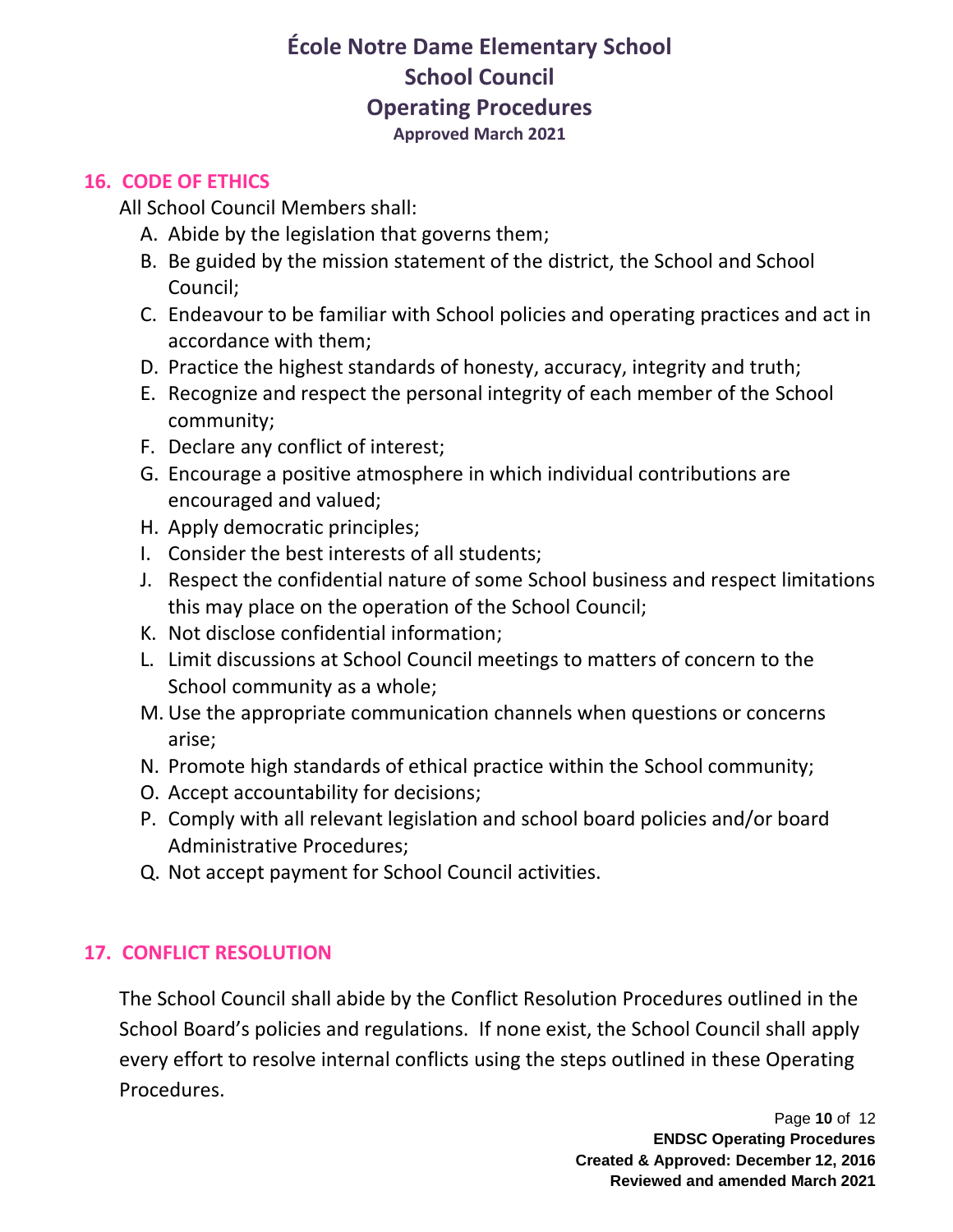- A. If at any time, 10 parents, or 5 parents and 50% of the Executive Members of the School Council are of the opinion that the School Council is in a state of conflict such that its operation is significantly impaired, they may deliver a signed written letter to all Executive Members and the Principal requesting a Special General Meeting, and the following will apply:
	- 1) The Chair will call a Special General Meeting of the School Council.
	- 2) The Secretary will provide a minimum of 5 days' written notice to all parents and School Council Members of the date, time, place and purpose of the Special General Meeting.
	- 3) At the Special General Meeting, all parents and School Council Members present will have an opportunity to hear and discuss the issues causing conflict.
	- 4) On motion, a vote shall be taken respecting a proposed resolution to the conflict.
	- 5) If a majority of voting Members present vote in favor of the resolution proposed, the School Council will immediately act upon it.
	- 6) If required, a neutral, external person will be invited to chair the special general meeting.

#### **18. PRIVACY**

The School Council shall adhere to the Personal Information Protection Act (PIPA) and shall not use or share personal information for purposes other than those of School Council business.

#### **19. DISSOLUTION**

As per Alberta Provincial Legislation, only the Minister of Education has the authority to dissolve a School Council. If the School Council is dissolved, the Principal may establish an advisory committee to perform some or all of the duties of the School Council until the next school year. The Principal will perform the duties as outlined in Alberta Provincial Legislation with respect to the re-establishment of